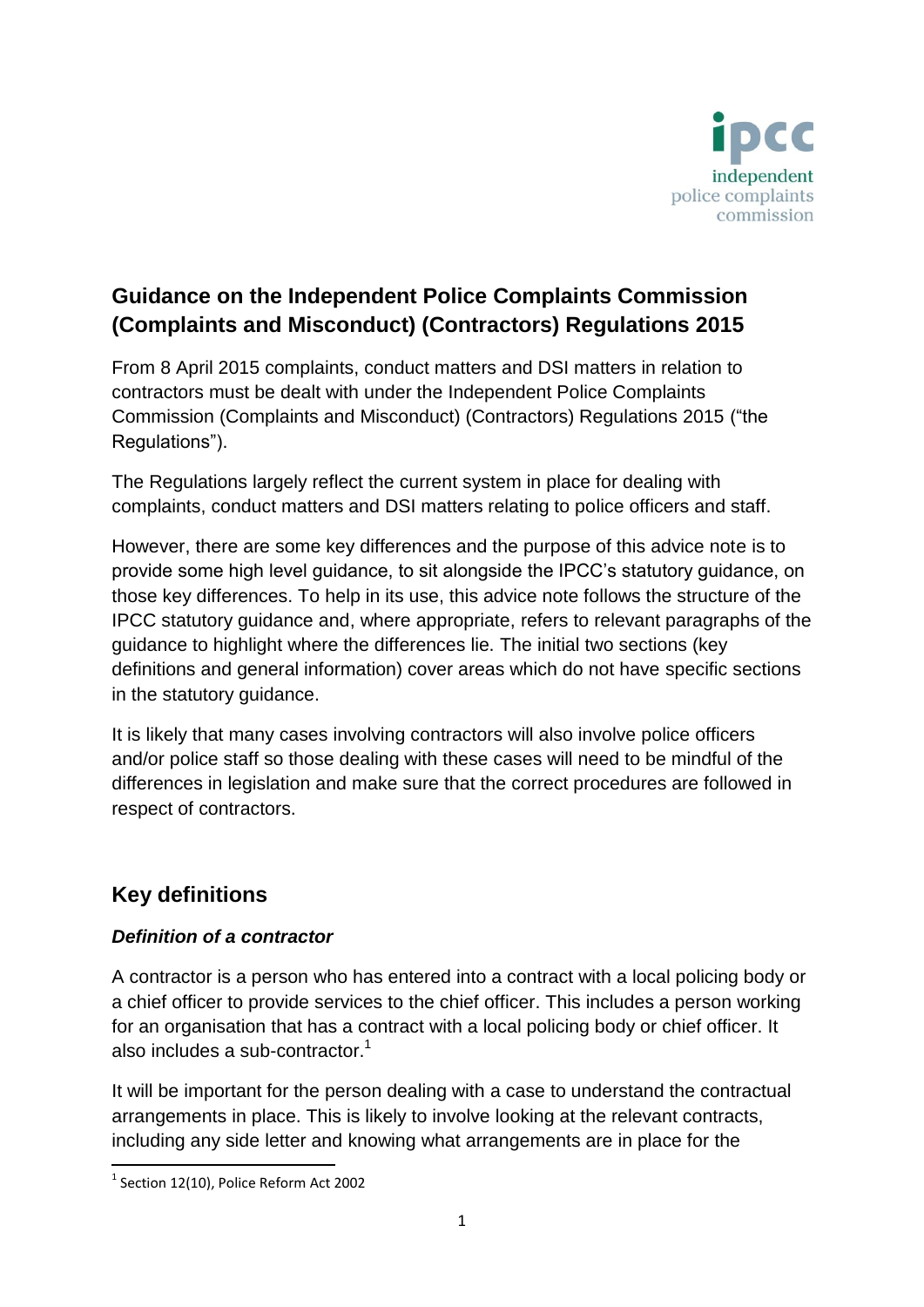delegation of any of the functions or duties under the regulations by the chief officer (see below).

## *Definition of a contractor manager*

The contractor manager is:

- (i) the person who has responsibility for the management of the provision of services to a chief officer, or
- (ii) the person who has direct management responsibility for the person in relation to whom there is a complaint, conduct matter or DSI matter, and
- (iii) who in the opinion of the chief officer has sufficient seniority, skills and experience to carry out this function.<sup>2</sup>

# **General information**

## *Transitional provisions*

The Regulations do not apply to:

- An investigation which was already ongoing before 8 April 2015 under regulation 35 of the Police (Complaints and Misconduct) Regulations 2012 into a designated detention or escort officer. These investigations should continue to be dealt with under the previous provisions.
- A matter that came to the attention of the appropriate authority before 8 April  $2015.<sup>3</sup>$

# *Delegation*

**.** 

The IPCC has interpreted the regulations as providing two potential ways in which the powers, duties and functions under the regulations can be delegated to others.

(i) The chief officer may delegate their functions as the appropriate authority to the contractor manager.<sup>4</sup> This means that where the regulations state that something is the duty of, or must be done by, the appropriate authority this can be delegated by arrangement to the contractor manager. For example, in a local or supervised investigation it is the duty of the appropriate authority to

<sup>&</sup>lt;sup>2</sup> Regulation 2, Independent Police Complaints Commission (Complaints and Misconduct) (Contractors) Regulations 2015

<sup>&</sup>lt;sup>3</sup> Regulation 3, Independent Police Complaints Commission (Complaints and Misconduct) (Contractors) Regulations 2015

<sup>&</sup>lt;sup>4</sup> Regulation 5, Independent Police Complaints Commission (Complaints and Misconduct) (Contractors) Regulations 2015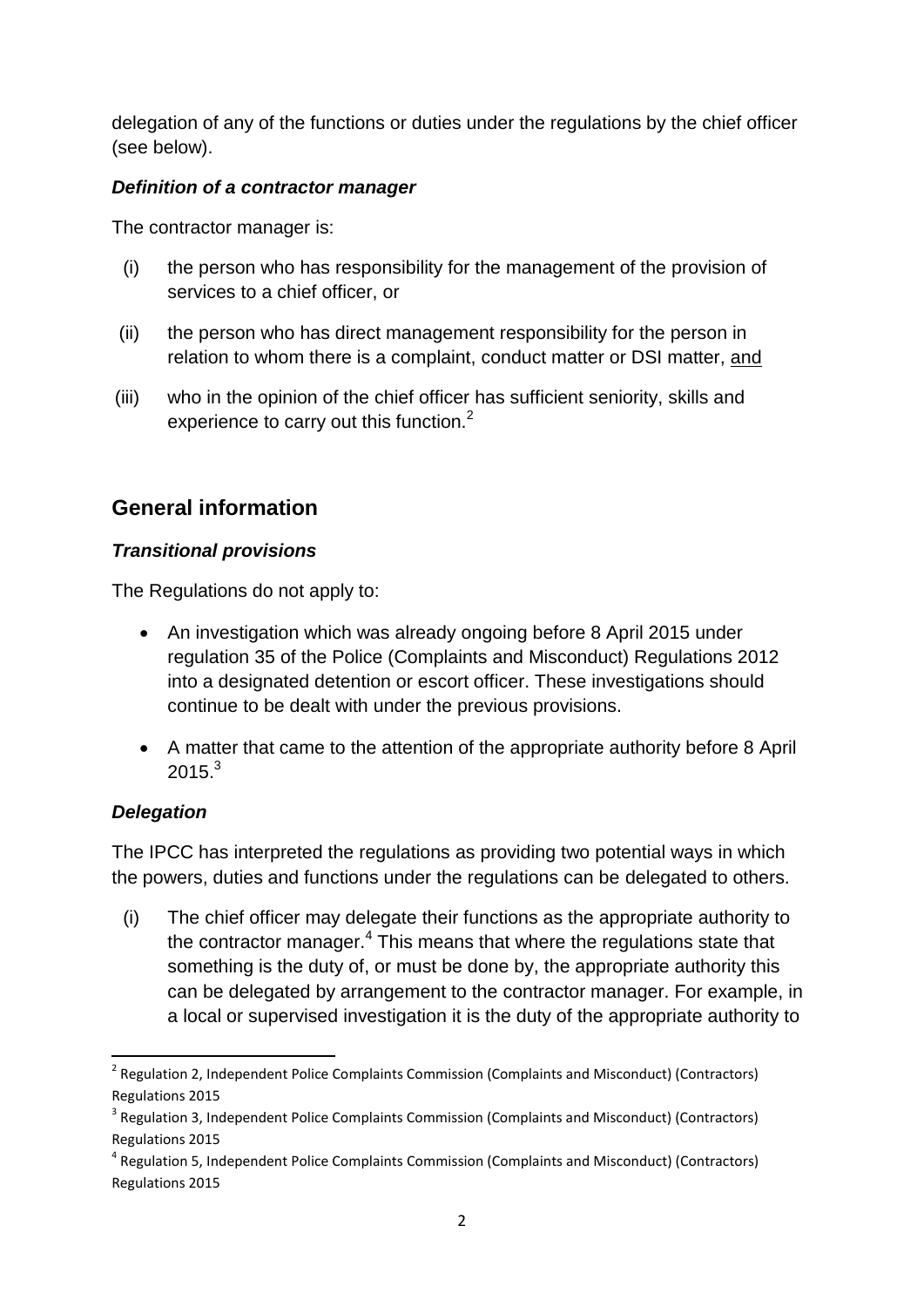keep the complainant/interested persons informed. Another example is where the IPCC receives an investigation report it must send it to the appropriate authority. If the functions of the appropriate authority have been delegated that report would be sent to the contractor manager and it would be the duty of the contractor manager to keep the relevant people informed.

- (ii) The chief officer may delegate all or any of the powers/duties that apply to them personally only to the following ranks of officer (or police staff equivalent):
	- a. If the complaint or conduct matter relates to the conduct of a contractor manager – a senior officer.
	- b. In any other case, someone of at least the rank of chief inspector.<sup>5</sup>

This means that where the Regulations state that something is the duty of, or must be done by, the chief officer, this **cannot** be delegated to the contractor manager. For example, it is the duty of the chief officer personally to make sure that evidence is preserved. This duty cannot be delegated to the contractor manager.

This also means that it is possible that the chief officer and appropriate authority may be different depending on whether any delegations have been made and the extent of such delegations.

The IPCC statutory guidance (paragraph 13.25) includes an expectation that chief officers should have a scheme of delegation to make sure that the right people at the right levels and with the right training are allocated as decision makers and that this should be available on the force website. If different arrangements are to be made about who deals with complaints about contractors, compared with who deals with complaints about police officers and staff, a separate scheme of delegation will be needed and this should also be published.

### *Duties to preserve evidence*

 $\overline{a}$ 

In addition to the chief officer's duty to preserve evidence for complaints, conduct matters and DSI matters, the contractor also has a duty to preserve evidence. The chief officer may direct the contractor to take steps to preserve evidence.<sup>6</sup>

# *Standards of professional behaviour*

<sup>&</sup>lt;sup>5</sup> Regulation 88, Independent Police Complaints Commission (Complaints and Misconduct) (Contractors) Regulations 2015

<sup>&</sup>lt;sup>6</sup> Regulation 17, Independent Police Complaints Commission (Complaints and Misconduct) (Contractors) Regulations 2015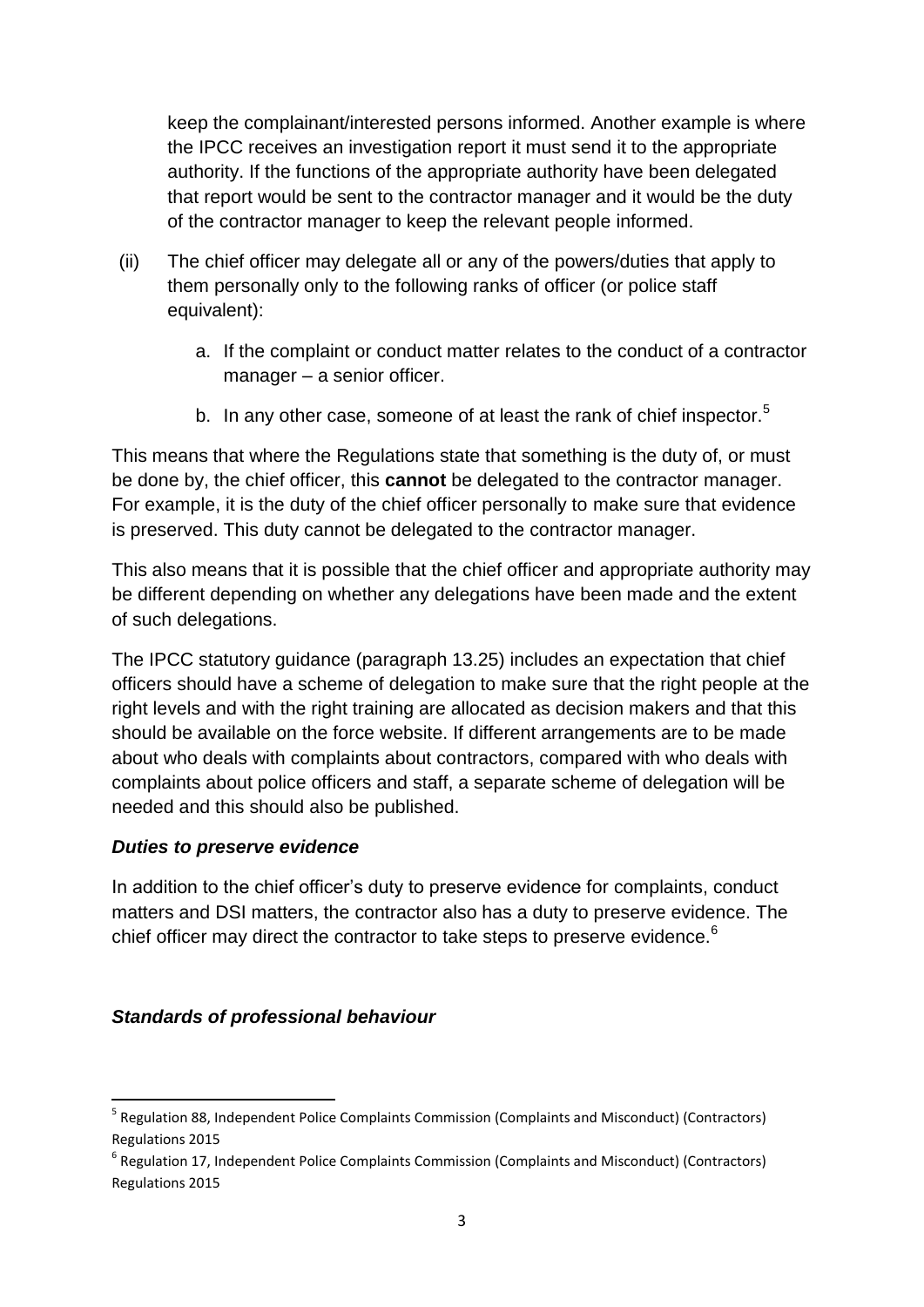The Regulations refer to "contractor standards" which are the behaviours and standards they are required to comply with under the contractor's conduct and performance policies.<sup>7</sup>

The standards which apply will depend on the contract between the contractor and the chief officer or local policing body.

It will be important to be aware of the relevant standards as early as possible in the investigation to inform the severity assessment or a decision that a complaint investigation should be subject to special requirements or that a DSI investigation should become a conduct matter.

# **Statutory Guidance considerations**

### **Section 1: Introduction**

## *Appropriate authority*

The chief officer is the appropriate authority for all contractors who work within their force.<sup>8</sup> (SG paragraph 1.20)

## **Section 3: Complaints**

### *Direction and control*

**.** 

The Regulations only cover direction and control complaints to the extent that they relate to the direction and control of the contractor by the chief officer.<sup>9</sup>

The IPCC has interpreted this to mean that a member of the public could not make a complaint for example about the overall policies of a contractor but they could make a complaint about policies of the police force which relate to contractors, for example a decision that contractors will be used to carry out certain functions in custody suites. (SG paragraphs 3.23-3.25)

# *Notifying the correct appropriate authority of a complaint*

Where a complaint is made initially to a chief officer who is not the correct chief officer, there is no obligation under the Regulations to notify the correct chief officer

<sup>&</sup>lt;sup>7</sup> Regulation 2, Independent Police Complaints Commission (Complaints and Misconduct) (Contractors) Regulations 2015

<sup>&</sup>lt;sup>8</sup> Regulation 2, Independent Police Complaints Commission (Complaints and Misconduct) (Contractors) Regulations 2015

<sup>&</sup>lt;sup>9</sup> Regulation 9, Independent Police Complaints Commission (Complaints and Misconduct) (Contractors) Regulations 2015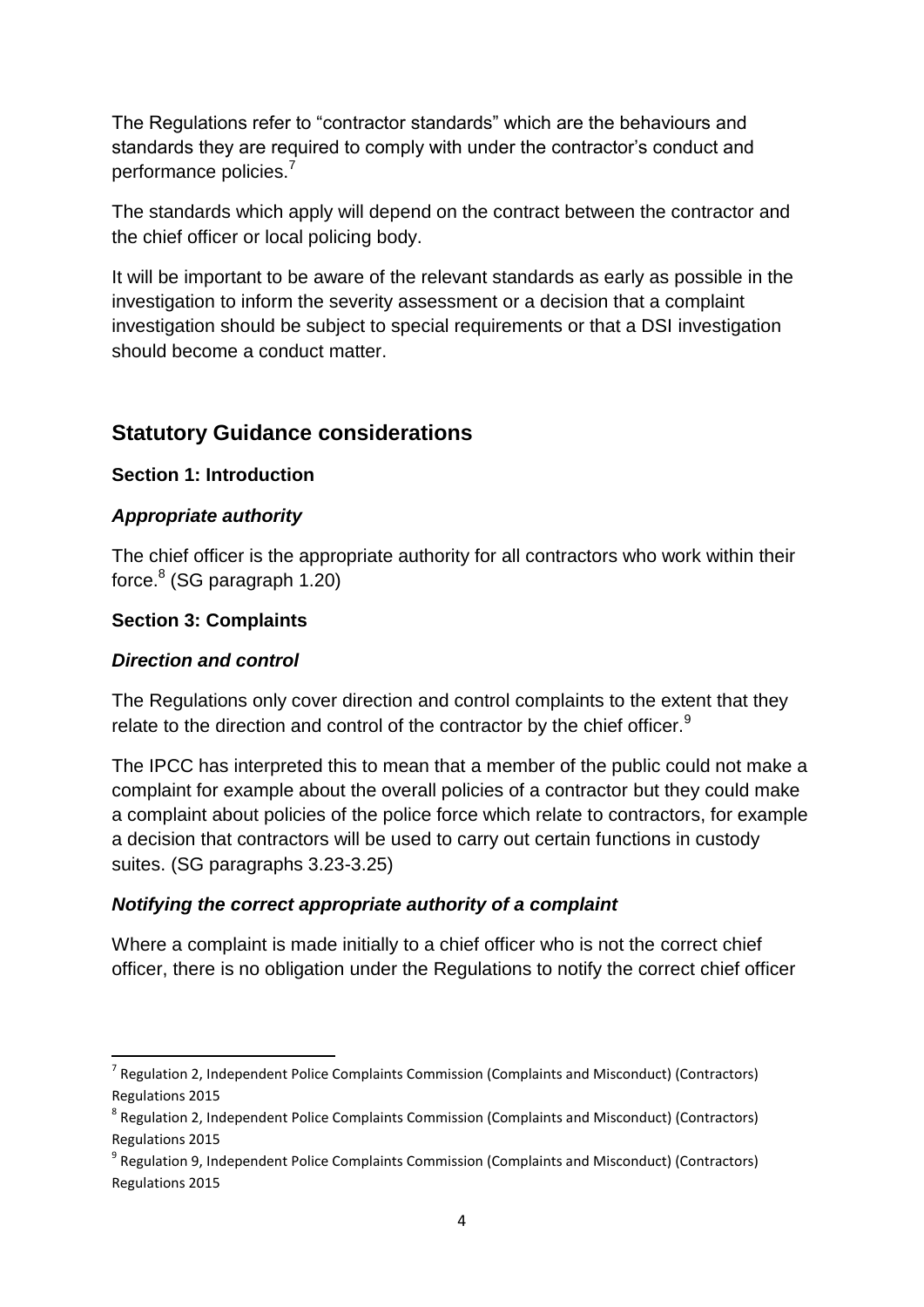of the complaint.<sup>10</sup> Although there is no legal obligation, it is best practice and good service to forward the complaint.

This also means that there is no right of appeal against a failure to notify the correct chief officer of a complaint. If the IPCC receives an appeal in these circumstances, it will be dealt with as not valid and the complaint forwarded to the correct chief officer.

## **Section 5: Local handling**

## *Who can carry out local resolution?*

Arrangements for a complaint to be subject to local resolution are made by the appropriate authority (or contractor manager if delegated). The appropriate authority can appoint a police officer, a member of police staff or a contractor to secure the local resolution of a complaint. $11$ 

## **Section 8: Referrals**

## *Referral of complaints about direction and control*

The appropriate authority does not need the IPCC's consent before referring a direction and control matter to the IPCC. However, the complaint must be about the direction and control of the contractor by the chief officer (see section 3 above).<sup>12</sup> (SG text box below paragraph 8.26)

### *Who can make a referral?*

A referral of a complaint or conduct matter can only be made by the appropriate authority (or contractor manager if delegated). A local policing body or contractor cannot make a referral  $^{13}$ .

A DSI referral can only be made by the chief officer (or their delegate).<sup>14</sup>

# **Section 9: Investigations**

**.** 

### *Appointment of a person to carry out an investigation*

The appropriate authority (or IPCC in a managed investigation) may appoint a contractor to carry out the investigation. They may also appoint a police officer or

 $^{10}$  Regulation 18, Independent Police Complaints Commission (Complaints and Misconduct) (Contractors) Regulations 2015

 $11$  Regulation 27, Independent Police Complaints Commission (Complaints and Misconduct) (Contractors) Regulations 2015

 $12$  Regulation 22, Independent Police Complaints Commission (Complaints and Misconduct) (Contractors) Regulations 2015

 $13$  Regulations 22 and 33, Independent Police Complaints Commission (Complaints and Misconduct) (Contractors) Regulations 2015

 $14$  Regulation 37, Independent Police Complaints Commission (Complaints and Misconduct) (Contractors) Regulations 2015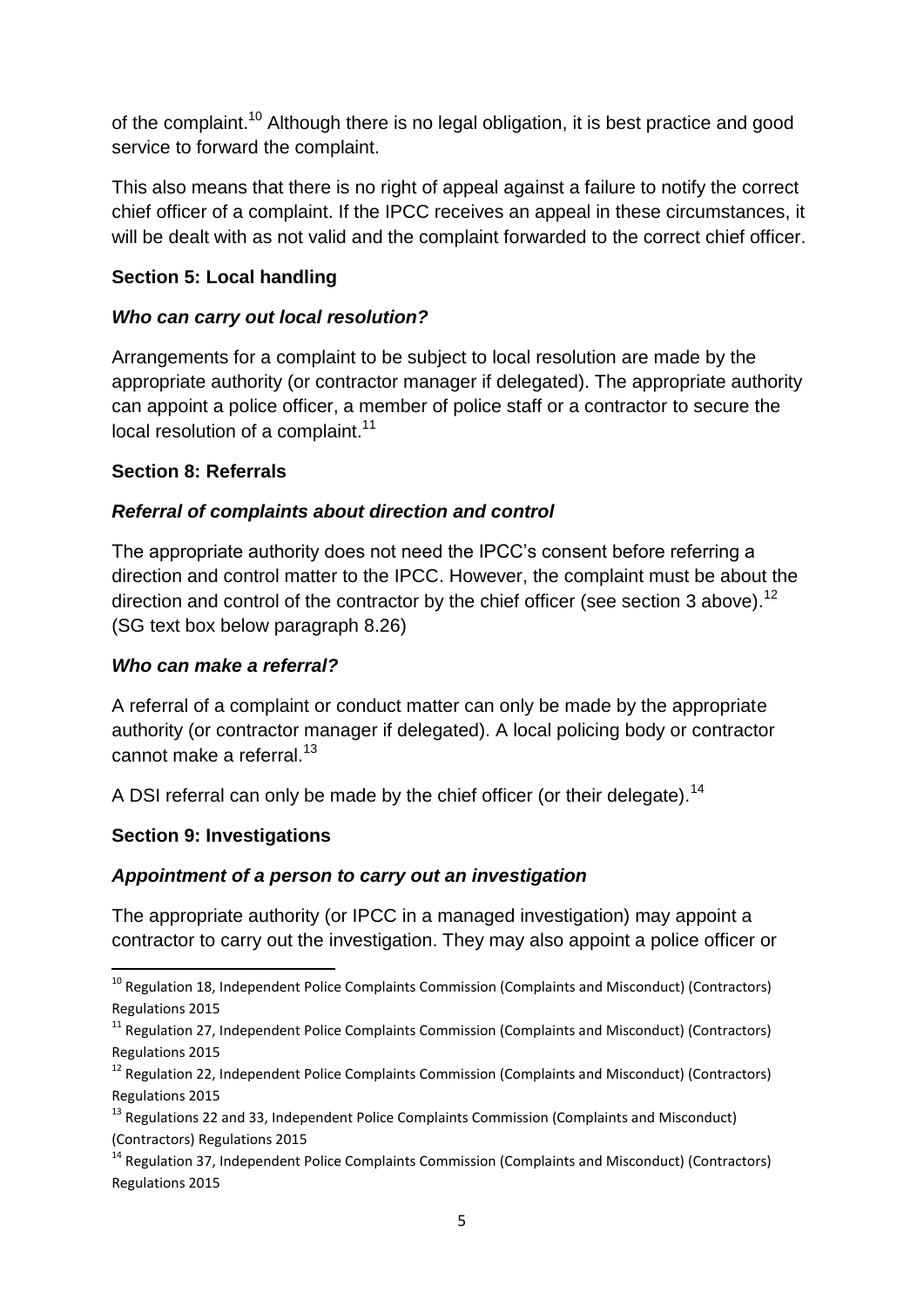member of police staff. A member of staff of the NCA cannot be appointed to carry out an investigation under the Regulations.<sup>15</sup> (SG text box above paragraph 9.3)

#### *Severity assessments*

Under the Regulations, a severity assessment is referred to as a "special procedure", this should not be confused with the accelerated procedures for "special cases".

A severity assessment for the Regulations is defined as "an assessment as to whether the conduct, if proved, would amount to misconduct or gross misconduct." It does not include making an assessment as to what form any disciplinary proceedings might take.

The same applies to revised severity assessments.<sup>16</sup> (SG paragraphs 9.35-9.42)

## *Notices of investigation<sup>17</sup>*

The standards to refer to in the notice are the "contractor standards".

The notice should not include the likely form of any misconduct proceedings.

The notice should give a right to seek advice from the trade union or any other body representing the interests of the person concerned (they can also have a contractor friend, see below).

The notice is not required to include reference to drawing an adverse inference if something is not mentioned in interview.

The time limit for providing representations to the investigator is not specified in the Regulations, instead they say "such a period as determined by the investigator". The ten working days allowed for a police officer to provide representations should be used as a starting point for determining this time period allowing for the discretion of the investigator if a longer or shorter period is required. This enables parity between the way in which police officers and contractors are dealt with. (SG paragraph 9.43 and text box above)

### *Contractor friend<sup>18</sup>*

**.** 

A contractor may have another contractor or a trade union official who is not otherwise involved in the matter as a "contractor friend".

<sup>&</sup>lt;sup>15</sup> Regulations 42-44, Independent Police Complaints Commission (Complaints and Misconduct) (Contractors) Regulations 2015

 $16$  Regulation 54, Independent Police Complaints Commission (Complaints and Misconduct) (Contractors) Regulations 2015

 $17$  Regulation 54, Independent Police Complaints Commission (Complaints and Misconduct) (Contractors) Regulations 2015

<sup>&</sup>lt;sup>18</sup> Regulation 58, Independent Police Complaints Commission (Complaints and Misconduct) (Contractors) Regulations 2015